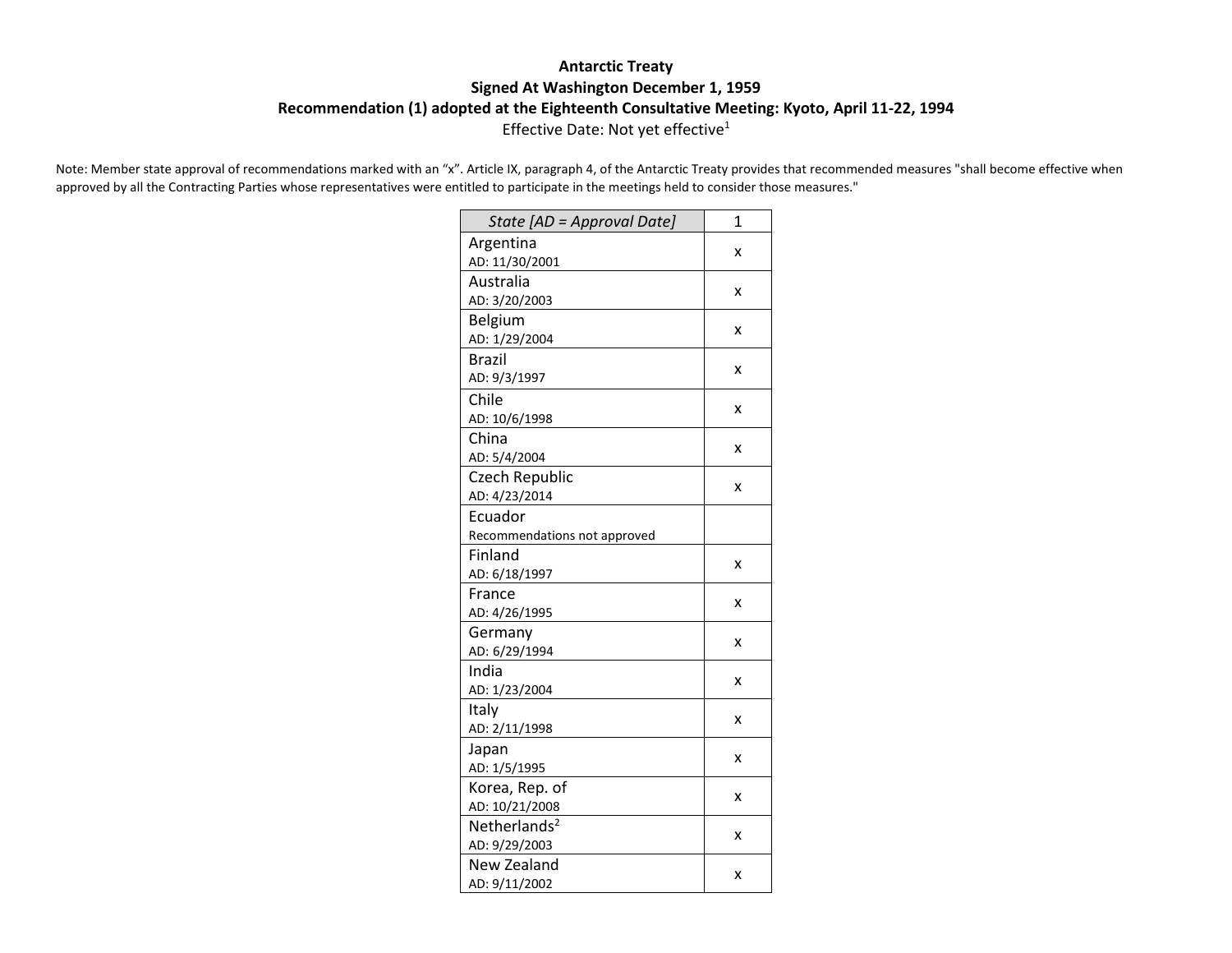## **Antarctic Treaty Signed At Washington December 1, 1959 Recommendation (1) adopted at the Eighteenth Consultative Meeting: Kyoto, April 11-22, 1994**

Effective Date: Not yet effective<sup>1</sup>

| State [AD = Approval Date] | 1 |
|----------------------------|---|
| Norway                     | x |
| AD: 1/21/1998              |   |
| Peru                       | x |
| AD: 11/5/2003              |   |
| Poland                     | x |
| AD: 5/20/2004              |   |
| Russia                     | x |
| AD: 6/19/2001              |   |
| South Africa               | x |
| AD: 6/14/1995              |   |
| Spain                      | x |
| AD: 2/3/2003               |   |
| Sweden                     | x |
| AD: 5/15/1995              |   |
| United Kingdom             | x |
| AD: 4/27/1995              |   |
| <b>United States</b>       | x |
| AD: 5/9/1995               |   |
| Uruguay                    | x |
| AD: 1/30/1996              |   |